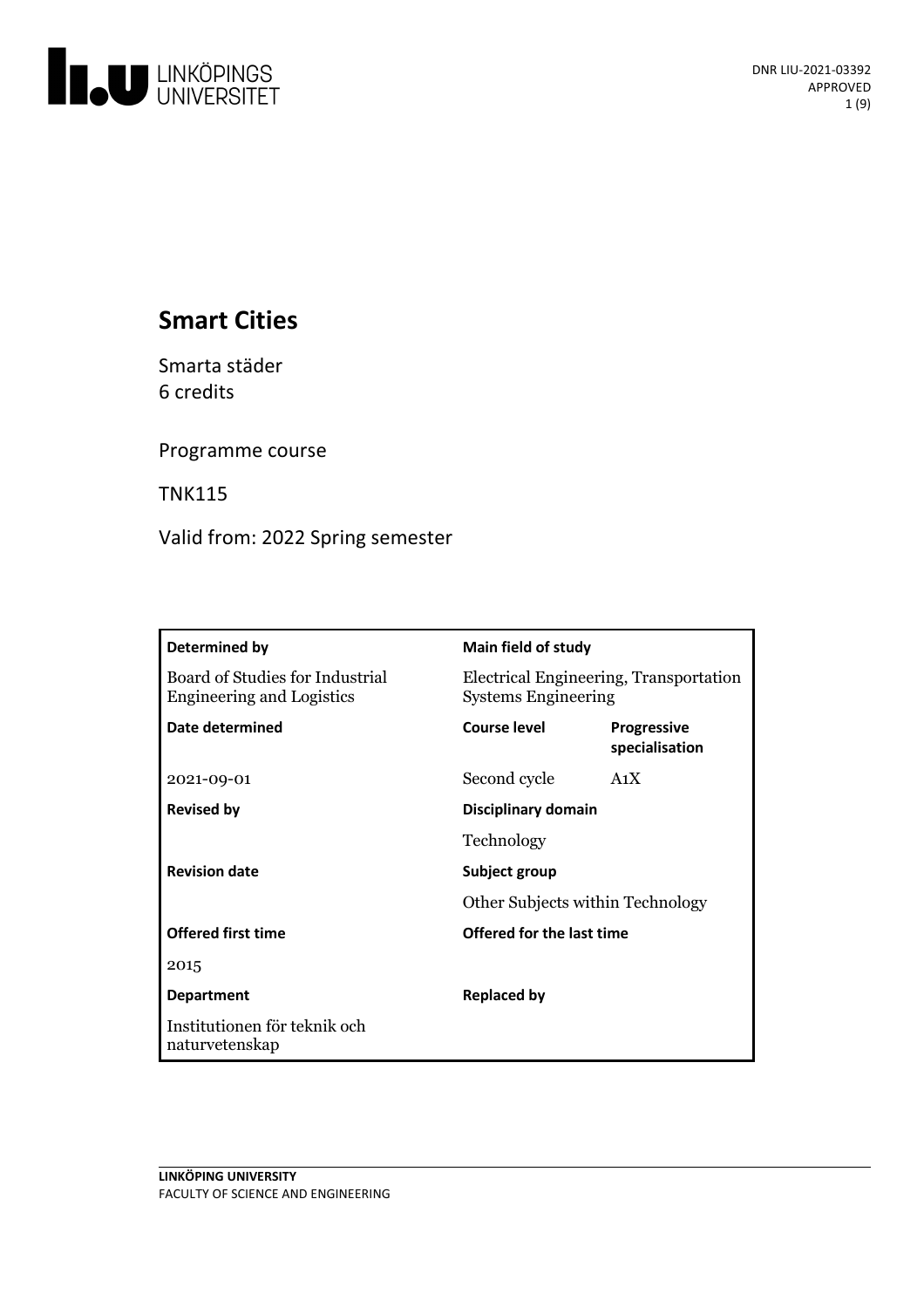## Course offered for

- Master of Science in Communications, Transport and Infrastructure
- Master's Programme in Intelligent Transport Systems and Logistics

## Prerequisites

The course labs and project will deal with Android programming hence<br>programming skills (preferably in Java) are highly recommended. The following, or similar courses, are also required: Mobile Communication and Networks, Computer Networking

# Intended learning outcomes

This course aims to present a diverse set of topics covering key technological enablers alongside with social aspects of smart cities having in mind the direct application for the benefit of the citizen. Therefore the course will give a broad viewpoint of applications in smart cities spanning from social inclusion and sustainability to smart buildings and intelligent urban fleet management. Thus upon completion of the course the student should be able to have a working knowledge on:

- Social implications of the technological requirements of infusing intelligence in the urban environment
- Identifying resource requirements for smart city solutions ranging from small-scale indoor to city-scale outdoor applications
- Basic functional and networking aspects of sensors and their role within the concept of the "Internet of Things" <br>• Handling large amounts of diverse data, focusing on gathering and
- manipulation, meeting anonymity, privacy and security constraints
- Overall scalability issues of solutions in terms of computational and networking resource management
- Programming (Android-based) mobile devices for building up basic components of applications in a smart city context, focusing on solutions for 1) smart buildings, 2) smart transportation

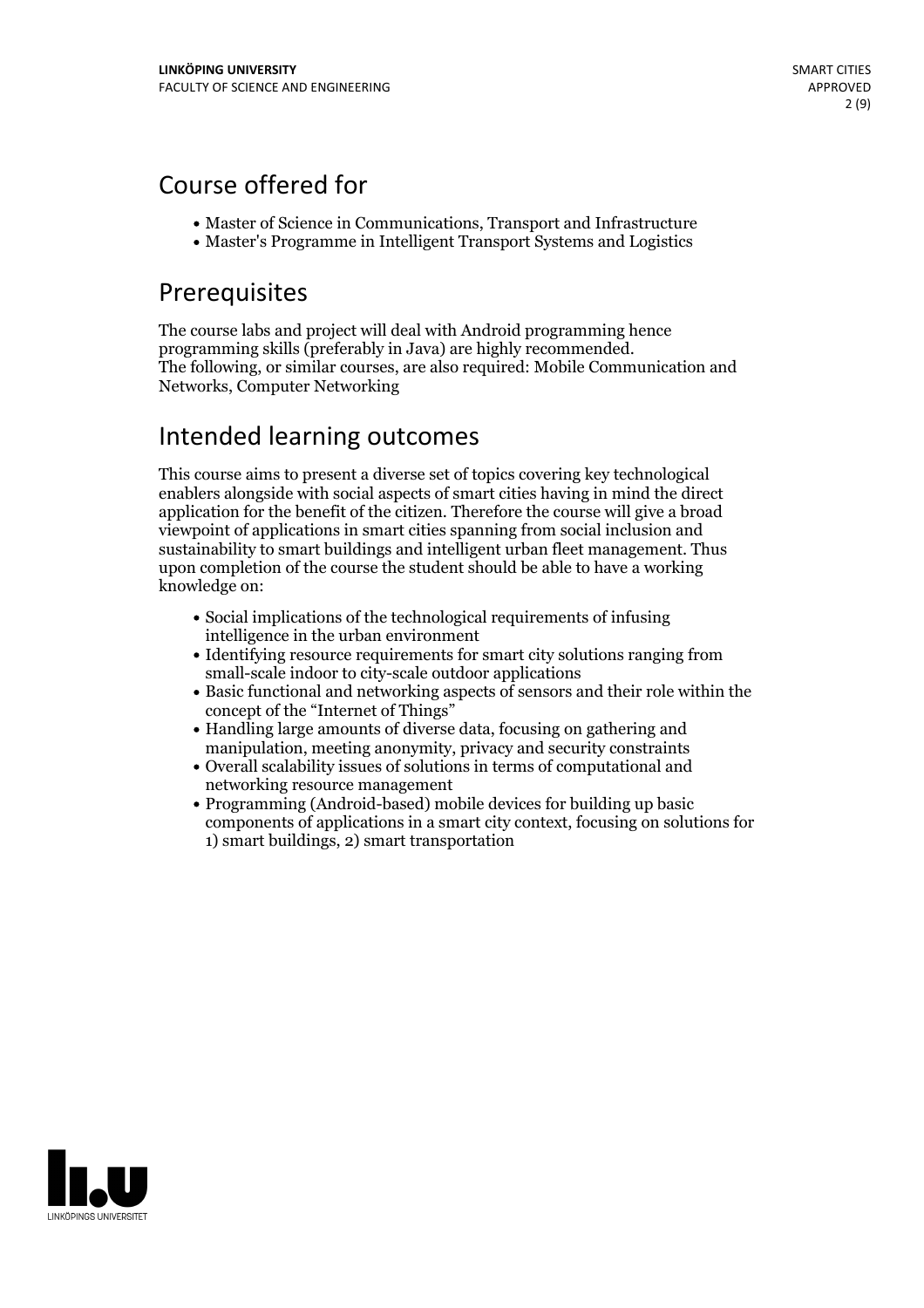## Course content

Smart Cities use information and communication technologies (ICT) to be more intelligent and efficient in the use of resources, resulting in cost and energy savings, improved service delivery and quality of life, and reduced environmental footprint – all supporting innovation and a low-carbon economy. Leveraging recent Information and Communications technology advances, we can infuse existing urban infrastructures with new intelligence. By this, we mean digitizing and connecting existing urban resources and systems, so they can sense, analyze and integrate data, and respond intelligently to the needs of their jurisdictions. In short, we can revitalize them so they can become smarter and more efficient. This process can also enable the emergence ofnovel applications. Thus cities can grow and sustain a high level of quality of life for their inhabitants. The course covers:

- Smart cities, definitions, domains of application citizen Inclusion and working examples
- Intelligent Buildings; Green Building in a Smart City
- Smart Urban Transportation & Logistics
- The Internet of Things as a smart city technological platform
- M2M communication: fundamentals, scalability and protocols
- Sensor Networking and Actuation: towards Cyber-Physical Systems
- Big Data: Crowdsourcing, Security and Data management
- Android programming basics for Lab assignments and Project

## Teaching and working methods

The course comprises lectures, programming labs, and an implementation project.

## Examination

| KTR1 | Written test    | 2 credits | U, 3, 4, 5 |
|------|-----------------|-----------|------------|
| LAB1 | Laboratory work | 2 credits | U.G        |
| PRA1 | Project         | 2 credits | U.G        |

## Grades

Four-grade scale, LiU, U, 3, 4, 5

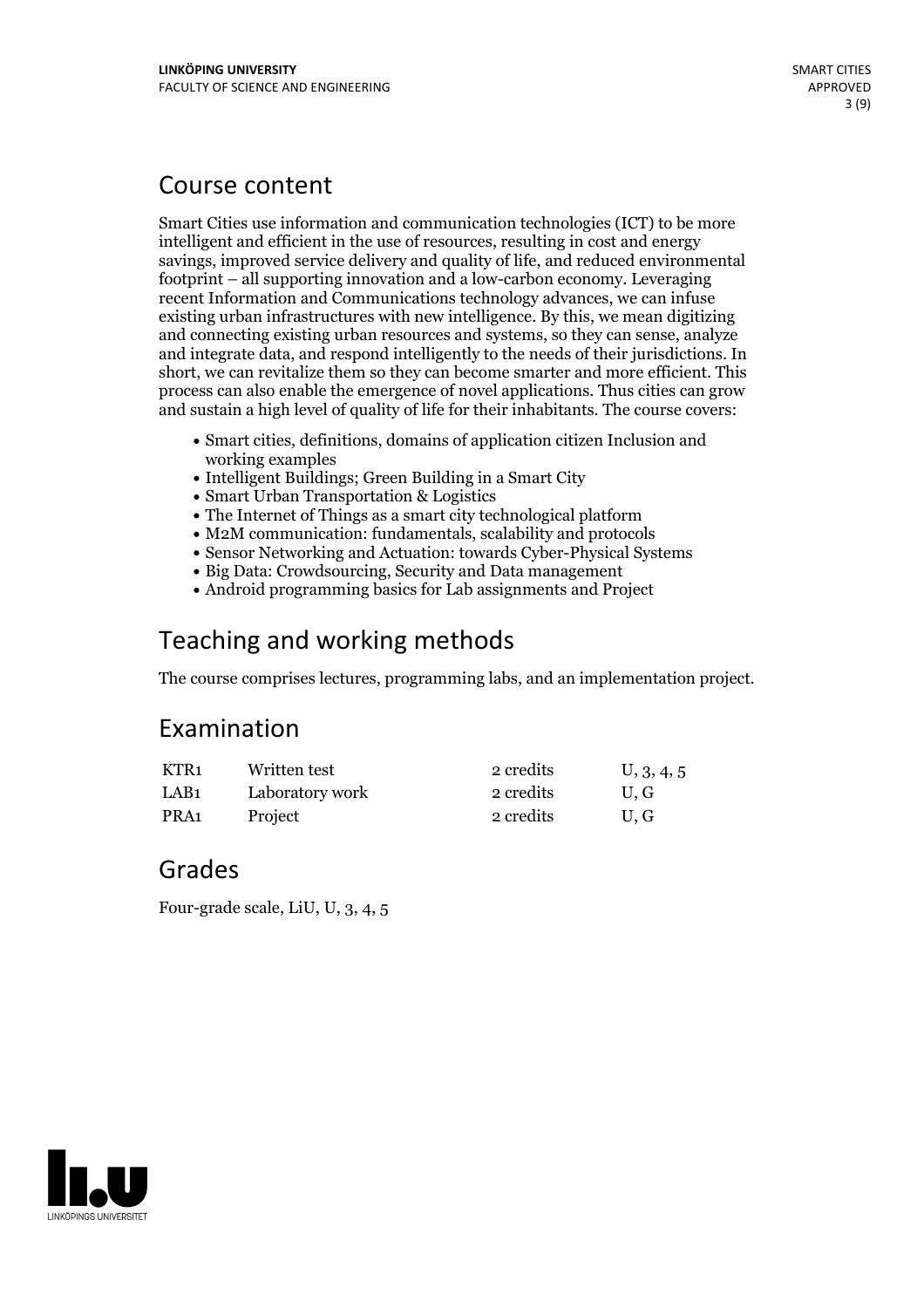# Other information

### **About teaching and examination language**

The teaching language is presented in the Overview tab for each course. The examination language relates to the teaching language as follows:

- If teaching language is "Swedish", the course as a whole could be given in Swedish, or partly in English. Examination language is Swedish, but parts
- of the examination can be in English. If teaching language is "English", the course as <sup>a</sup> whole is taught in English. Examination language is English. If teaching language is "Swedish/English", the course as <sup>a</sup> whole will be
- taught in English if students without prior knowledge of the Swedish language participate. Examination language is Swedish or English depending on teaching language.

#### **Other**

The course is conducted in a manner where both men's and women's experience and knowledge are made visible and developed.

The planning and implementation of a course should correspond to the course syllabus. The course evaluation should therefore be conducted with the course syllabus as a starting point.

If special circumstances prevail, the vice-chancellor may in a special decision specify the preconditions for temporary deviations from this course syllabus, and delegate the right to take such decisions.

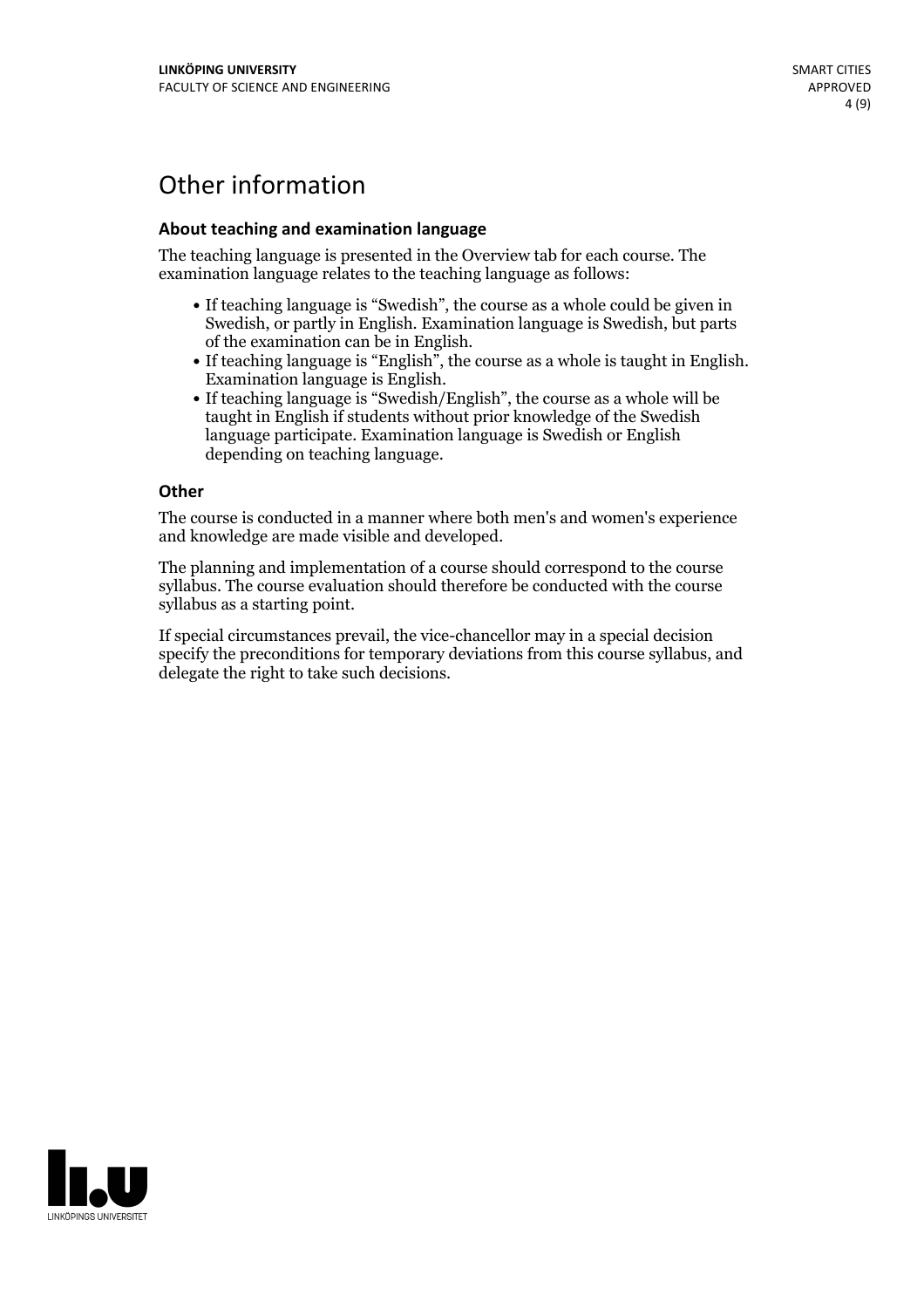# **Common rules**

## Course syllabus

A syllabus must be established for each course. The syllabus specifies the aim and contents of the course, and the prior knowledge that a student must have in order to be able to benefit from the course.

## Timetabling

Courses are timetabled after a decision has been made for this course concerning its assignment to a timetable module.

## Interruption in and deregistration from a course

The LiU decision, Guidelines concerning confirmation of participation in education (Dnr LiU-2020-02256), states that interruptions in study are to be recorded in Ladok. Thus, all students who do not participate in a course for which they have registered must record the interruption, such that the registration on the course can be removed. Deregistration from or interrupting a course is carried out using <sup>a</sup> web-based form: https://www.lith.liu.se/for- [studenter/kurskomplettering?l=en.](https://www.lith.liu.se/for-studenter/kurskomplettering?l=en)

## Cancelled courses and changes to the course syllabus

Courses with few participants (fewer than 10) may be cancelled or organised in a manner that differs from that stated in the course syllabus. The Dean is to deliberate and decide whether a course is to be cancelled or changed from the course syllabus.

## Guidelines relating to examinations and examiners

For details, see Guidelines for education and examination for first-cycle and second-cycle education at Linköping University, Dnr LiU-2020-04501 [\(http://styrdokument.liu.se/Regelsamling/VisaBeslut/917592\)](http://styrdokument.liu.se/Regelsamling/VisaBeslut/917592).

An examiner must be employed as a teacher at LiU according to the LiU Regulations for Appointments, Dnr LiU-2021-01204 [\(https://styrdokument.liu.se/Regelsamling/VisaBeslut/622784](https://styrdokument.liu.se/Regelsamling/VisaBeslut/622784)). For courses in second-cycle, the following teachers can be appointed as examiner: Professor (including Adjunct and Visiting Professor), Associate Professor (including Adjunct), Senior Lecturer (including Adjunct and Visiting Senior Lecturer), Research Fellow, or Postdoc. For courses in first-cycle, Assistant Lecturer (including Adjunct and Visiting Assistant Lecturer) can also be appointed as examiner in addition to those listed for second-cycle courses. In exceptional cases, a Part-time Lecturer can also be appointed as an examiner at both first- and second cycle, see Delegation of authority for the Board of Faculty of Science and Engineering.

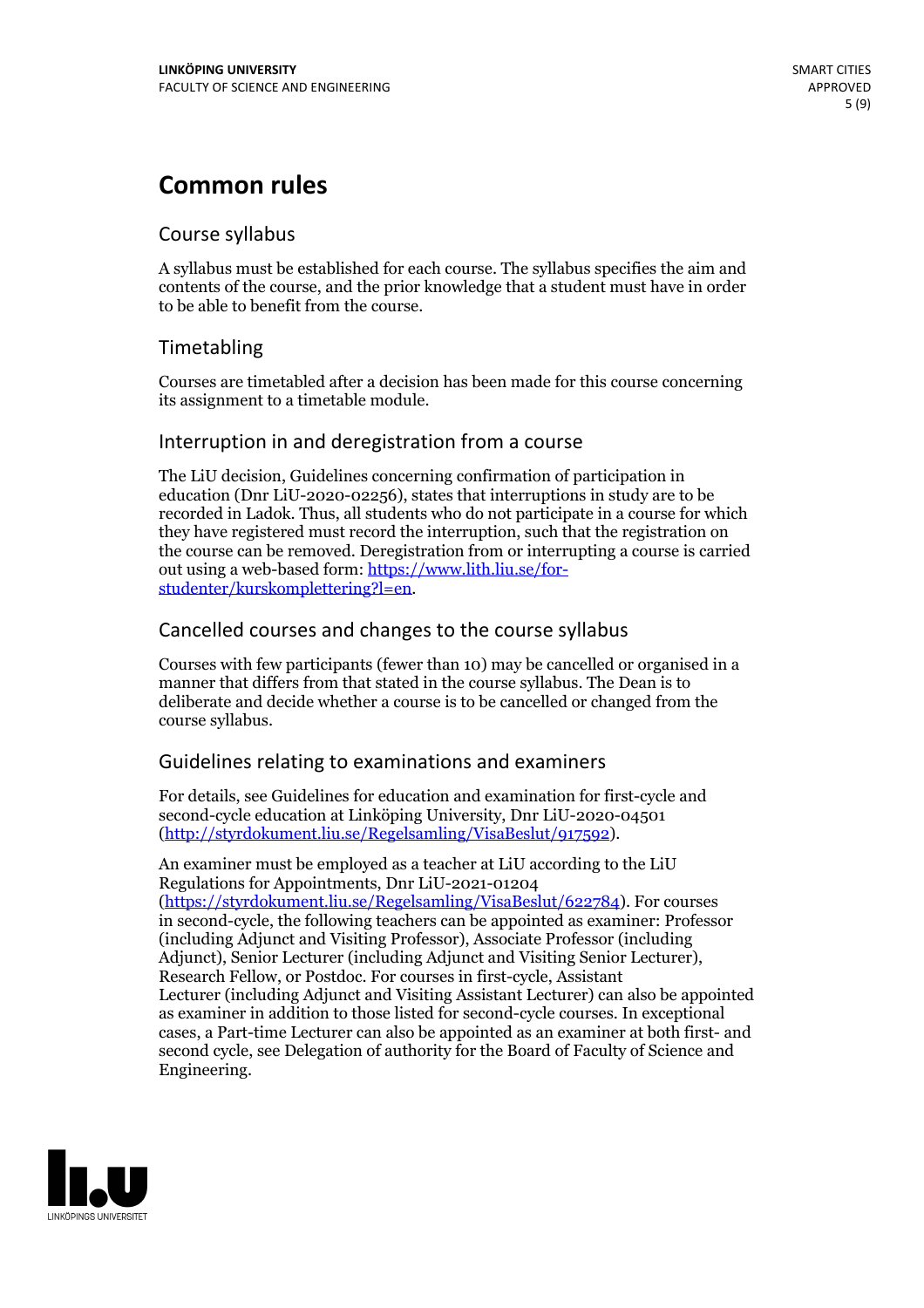## Forms of examination

### **Principles for examination**

Written and oral examinations and digital and computer-based examinations are held at least three times a year: once immediately after the end of the course, once in August, and once (usually) in one of the re-examination periods. Examinations held at other times are to follow a decision of the faculty programme board.

Principles for examination scheduling for courses that follow the study periods:

- courses given in VT1 are examined for the first time in March, with re-examination in June and August
- courses given in VT2 are examined for the first time in May, with re-examination in August and October
- courses given in HT1 are examined for the first time in October, with re-examination in January and August
- courses given in HT2 are examined for the first time in January, with re-examination in March and in August.

The examination schedule is based on the structure of timetable modules, but there may be deviations from this, mainly in the case of courses that are studied and examined for several programmes and in lower grades (i.e. 1 and 2).

Examinations for courses that the faculty programme board has decided are to be held in alternate years are held three times during the school year in which the course is given according to the principles stated above.

Examinations for courses that are cancelled orrescheduled such that they are not given in one or several years are held three times during the year that immediately follows the course, with examination scheduling that corresponds to the scheduling that was in force before the course was cancelled or rescheduled.

When a course, or a written examination (TEN, DIT, DAT), is given for the last time, the regular examination and two re-examinations will be offered. Thereafter, examinations are phased out by offering three examinations during the following academic year at the same times as the examinations in any substitute course. If there is no substitute course, three examinations will be offered during re- examination periods during the following academic year. Other examination times are decided by the faculty programme board. In all cases above, the examination is also offered one more time during the academic year after the following, unless the faculty programme board decides otherwise. In total, 6 re-examinations are offered, of which 2 are regular re-examinations. In the examination registration system, the examinations given for the penultimate time and the last time are denoted.

If a course is given during several periods of the year (for programmes, or on different occasions for different programmes) the faculty programme board or boards determine together the scheduling and frequency of re-examination occasions.

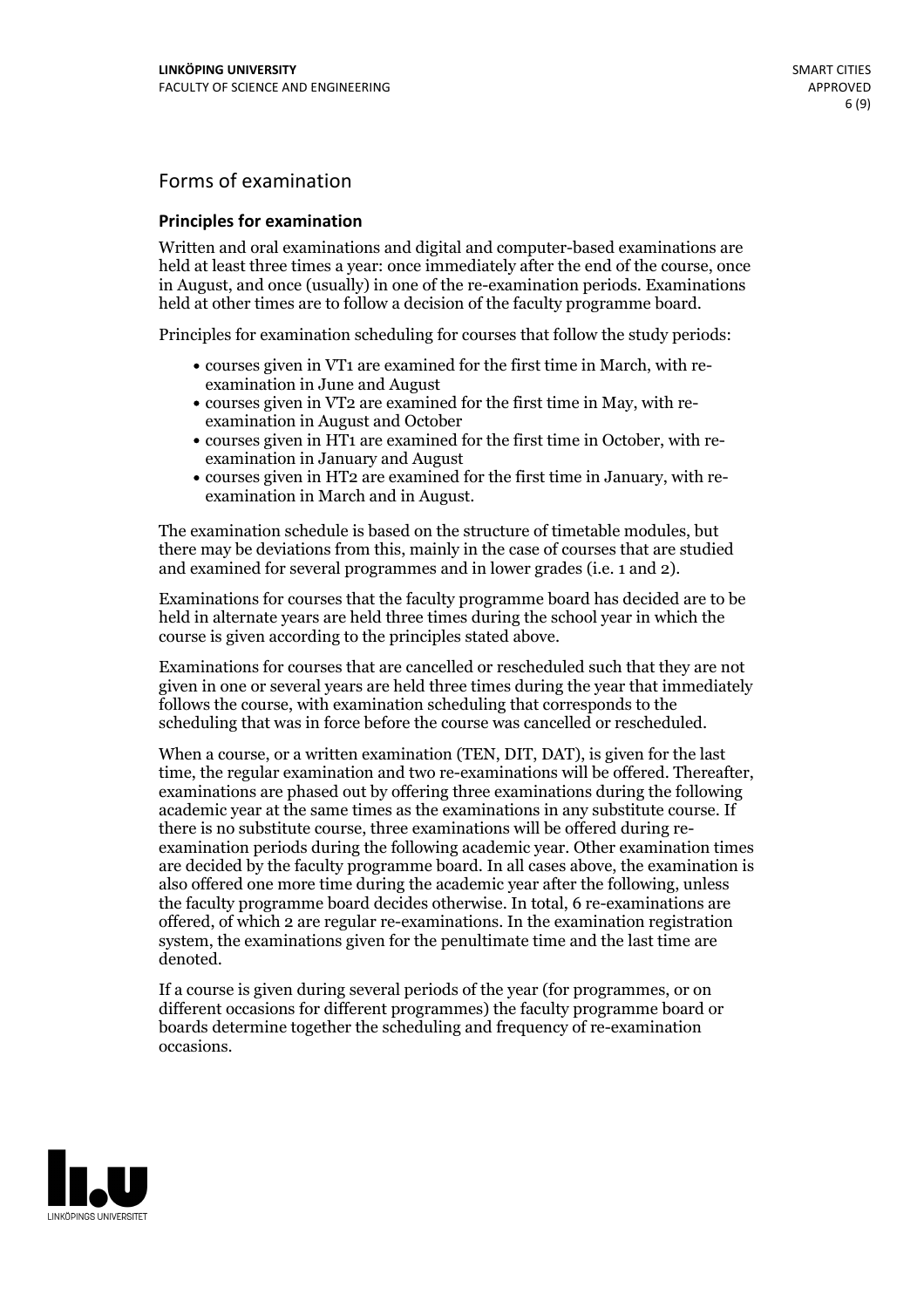### **Retakes of other forms of examination**

Regulations concerning retakes of other forms of examination than written examinations and digital and computer-based examinations are given in the LiU guidelines for examinations and examiners, [http://styrdokument.liu.se/Regelsamling/VisaBeslut/917592.](http://styrdokument.liu.se/Regelsamling/VisaBeslut/917592)

#### **Course closure**

For Decision on Routines for Administration of the Discontinuation of Educational Programs, Freestanding Courses and Courses in Programs, see DNR LiU-2021-04782. After a decision on closure and after the end of the discontinuation period, the students are referred to a replacement course (or similar) according to information in the course syllabus or programme syllabus. If a student has passed some part/parts of a closed program course but not all, and there is an at least partially replacing course, an assessment of crediting can be made. Any crediting of course components is made by the examiner.

### **Registration for examination**

In order to take an written, digital or computer-based examination, registration in advance is mandatory, see decision in the university's rule book [https://styrdokument.liu.se/Regelsamling/VisaBeslut/622682.](https://styrdokument.liu.se/Regelsamling/VisaBeslut/622682) An unregistered student can thus not be offered a place. The registration is done at the Student Portal or in the LiU-app during the registration period. The registration period opens 30 days before the date of the examination and closes 10 days before the date of the examination. Candidates are informed of the location of the examination by email, four days in advance.

### **Code of conduct for students during examinations**

Details are given in a decision in the university's rule book: <http://styrdokument.liu.se/Regelsamling/VisaBeslut/622682>.

#### **Retakes for higher grade**

Students at the Institute of Technology at LiU have the right to retake written examinations and digital and computer-based examinations in an attempt to achieve a higher grade. This is valid for all examination components with code "TEN", "DIT" and "DAT". The same right may not be exercised for other examination components, unless otherwise specified in the course syllabus.

A retake is not possible on courses that are included in an issued degree diploma.

#### **Grades**

The grades that are preferably to be used are Fail (U), Pass (3), Pass not without distinction  $(4)$  and Pass with distinction  $(5)$ .

- Grades U, 3, 4, 5 are to be awarded for courses that have written or digital examinations.<br>• Grades Fail (U) and Pass (G) may be awarded for courses with a large
- degree of practical components such as laboratory work, project work and

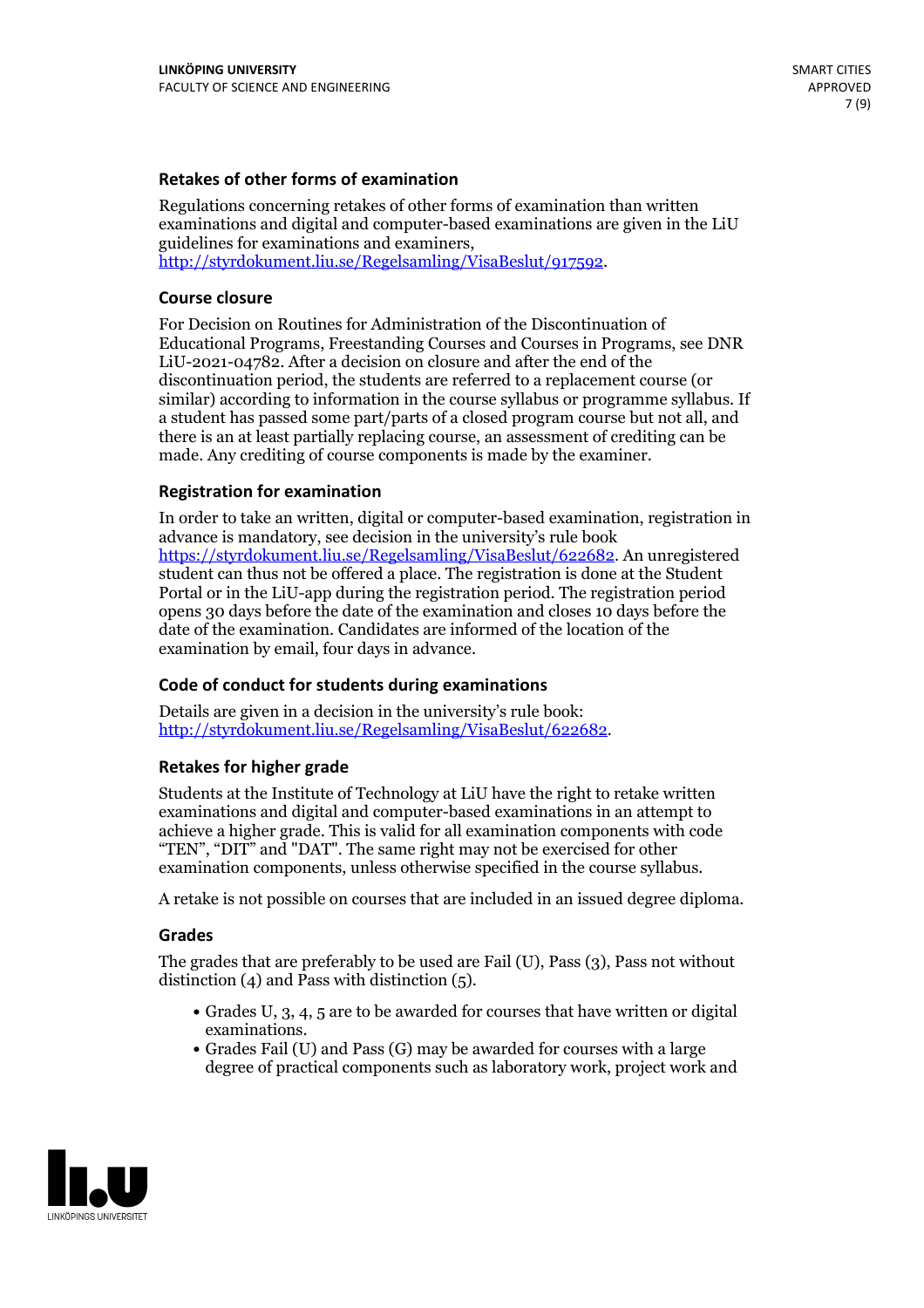group work.<br>• Grades Fail (U) and Pass (G) are to be used for degree projects and other independent work.

### **Examination components**

The following examination components and associated module codes are used at the Faculty of Science and Engineering:

- Grades U, 3, 4, 5 are to be awarded for written examinations (TEN) and
- digital examinations (DIT).<br>• Examination components for which the grades Fail (U) and Pass (G) may be awarded are laboratory work (LAB), project work (PRA), preparatory written examination (KTR), digital preparatory written examination (DIK), oral examination (MUN), computer-based examination (DAT), home
- assignment (HEM), and assignment (UPG).<br>• Students receive grades either Fail (U) or Pass (G) for other examination components in which the examination criteria are satisfied principally through active attendance such as tutorial group (BAS) or examination item
- (MOM).<br>• Grades Fail (U) and Pass (G) are to be used for the examination components Opposition (OPPO) and Attendance at thesis presentation (AUSK) (i.e. part of the degree project).

In general, the following applies:

- 
- Mandatory course components must be scored and given <sup>a</sup> module code. Examination components that are not scored, cannot be mandatory. Hence, it is voluntary to participate in these examinations, and the voluntariness must be clearly stated. Additionally, if there are any associated conditions to
- the examination component, these must be clearly stated as well.<br>• For courses with more than one examination component with grades U,3,4,5, it shall be clearly stated how the final grade is weighted.

For mandatory components, the following applies (in accordance with the LiU Guidelines for education and examination for first-cycle and second-cycle education at Linköping University,<br>[http://styrdokument.liu.se/Regelsamling/VisaBeslut/917592\)](http://styrdokument.liu.se/Regelsamling/VisaBeslut/917592):

If special circumstances prevail, and if it is possible with consideration of the nature of the compulsory component, the examiner may decide to replace the compulsory component with another equivalent component.

For possibilities to alternative forms of examinations, the following applies (in accordance with the LiU Guidelines for education and examination for first-cycle [http://styrdokument.liu.se/Regelsamling/VisaBeslut/917592\)](http://styrdokument.liu.se/Regelsamling/VisaBeslut/917592):

If the LiU coordinator for students with disabilities has granted a student the right to an adapted examination for a written examination in an examination hall, the student has the right to it.